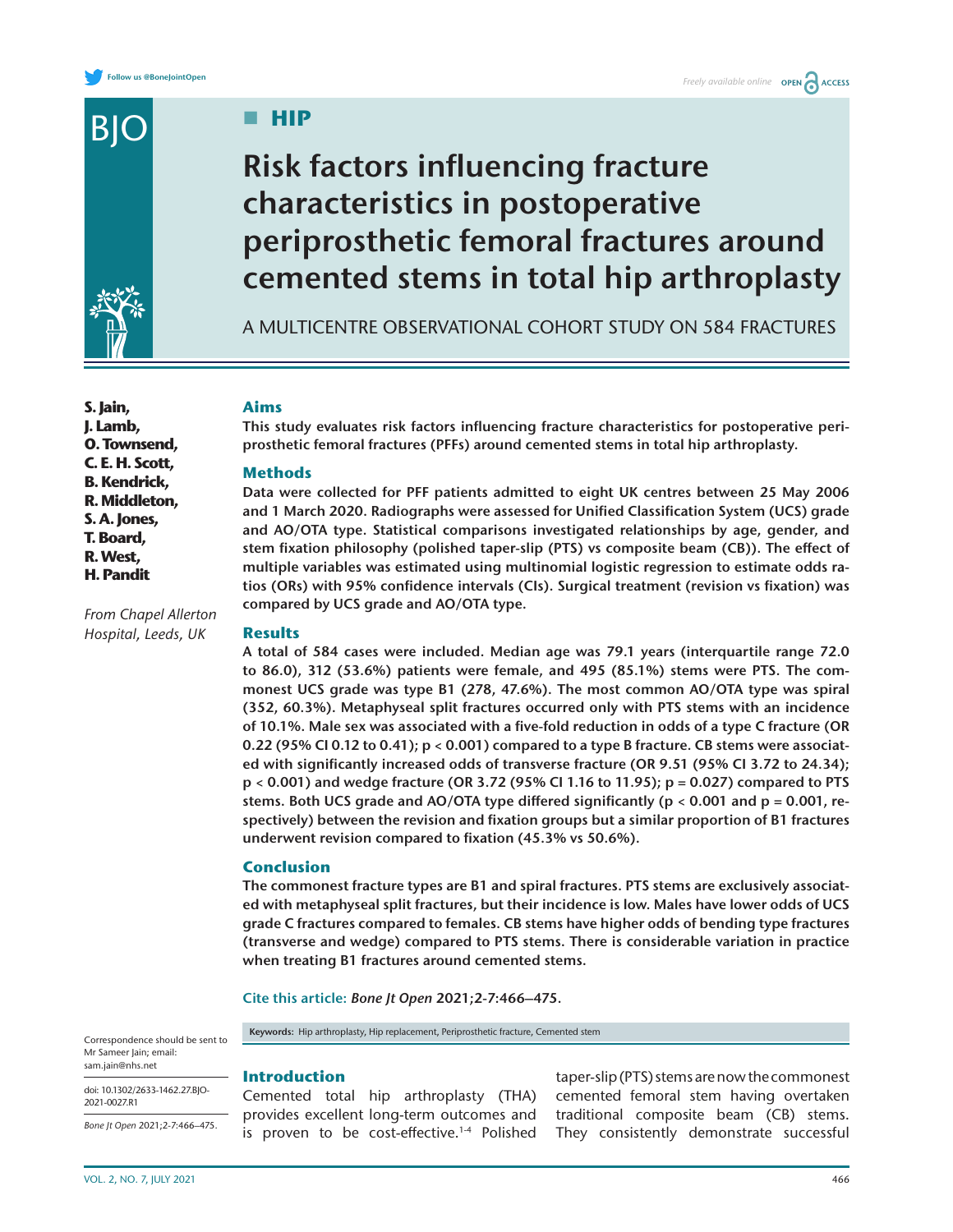results[,5,6](#page-8-1) but recent reports have indicated an increased risk of postoperative periprosthetic femoral fracture (PFF) compared to CB stems.<sup>7-13</sup> PFFs usually require complex surgery, which is burdened with unacceptably high rates of morbidity, complication, and healthcare costs.<sup>[14,15](#page-8-3)</sup>

Patient- and implant-related risk factors for PFF around cemented stems have been demonstrated in large registry-based cohort studies but little is known about fracture characteristics.<sup>[7,9,11,16](#page-8-2)</sup> Fenelon et al<sup>17</sup> analyzed 138 PFFs and found a higher proportion of comminuted fractures with cemented stems compared to cementless stems, but this study was limited by its sample size and fracture classification protocol. PFFs are graded using the Unified Classification System (UCS) based on fracture location, stem stability, and femoral bone stock.<sup>18</sup> They can also be described using the AO/OTA system based on fracture morphology.<sup>19</sup> An additional fracture type specific to PFFs around PTS stems is the metaphyseal split (or log-splitter) fracture where there is bone and cement comminution with cement mantle fracture and an intact bone-cement interface.<sup>[20](#page-8-7)</sup> Simple fractures can be treated successfully with internal fixation and have more predictable outcomes than revision surgery, which is commonly indicated for comminuted fractures, transverse fractures, or those that occur around a loose stem or with severe bone  $loss.^{21-24}$  A more detailed understanding of fracture patterns around cemented stems and associated risk factors may help guide preventative and therapeutic strategies.<sup>[25](#page-8-9)</sup>

This study aims to describe fracture characteristics in patients with a PFF around a primary THA with a cemented stem. In addition, we aim to determine patient- and implant-related risk factors for UCS grade and AO/OTA type and the effect of fracture type on choice of surgical treatment.

# **Methods**

A multicentre observational cohort study was performed. This study was approved by our local Research Ethics Committee (MREC 19-005 Amd1). Data were collected for PFF patients admitted to eight UK centres between 25 May 2006 and 1 March 2020. Cases were identified using pre-existing databases of consecutive PFFs admitted to each centre. Demographic data and radiographs were deidentified and collated for analysis. Excluded cases were hemiarthroplasty patients, interprosthetic fractures occurring between a THA stem and an ipsilateral distal femoral implant, intraoperative fractures, and stem brands with fewer than 20 cases in the whole dataset.

Demographic data included age at time of PFF (years), sex, laterality, stem fixation (PTS vs CB), and stem brand. Patients were divided into age groups representing younger patients (under 60 years), typical patients (60 to 80 years), and older patients (over 80 years). PTS stem brands in the series were Exeter (Stryker, USA), <span id="page-1-0"></span>**Table I.** Baseline demographic data of all study patients (n = 584).

| <b>Characteristic</b> | <b>Result</b>          |
|-----------------------|------------------------|
| Median age, yrs (IQR) | 79.07 (71.98 to 86.00) |
| Sex, n (%)            |                        |
| Female                | 314 (53.8)             |
| Male                  | 270 (46.2)             |
| Side, n (%)           |                        |
| Left                  | 280 (47.9)             |
| Right                 | 304 (52.1)             |
| Stem brand, n (%)     |                        |
| C stem AMT            | 20(3.4)                |
| C stem classic        | 39(6.7)                |
| Charnley              | 87 (14.9)              |
| <b>CPT</b>            | 201 (34.4)             |
| Exeter                | 237 (40.6)             |
| Stem fixation, n (%)  |                        |
| <b>CB</b>             | 87 (14.9)              |
| PTS                   | 497 (85.1)             |
| UCS, n (%)            |                        |
| AG                    | 18(3.1)                |
| AL                    | 7(1.2)                 |
| <b>B1</b>             | 278 (47.6)             |
| B <sub>2</sub>        | 152 (26.0)             |
| B <sub>3</sub>        | 52(8.9)                |
| C                     | 77 (13.2)              |
| AO/OTA type, n (%)    |                        |
| Oblique               | 85 (14.6)              |
| <b>Transverse</b>     | 48 (8.2)               |
| Wedge                 | 24 (4.1)               |
| Spiral                | 352 (60.3)             |
| Metaphyseal split     | 50(8.6)                |
| N/A                   | 25(4.3)                |

CB, composite beam; IQR, interquartile range; N/A, not applicable; OTA, Orthopaedic Trauma Association; PTS, polished taper-slip; UCS, Unified Classification System.

CPT (Zimmer Biomet, USA), C-stem classic, and C-stem AMT (both Depuy Synthes, USA) stems. CB stems were all Charnley (Depuy Synthes) stems. Fracture variables assessed via radiographs were UCS grade<sup>18</sup> and AO/OTA fracture type<sup>19</sup> for all UCS grade B and C fractures. UCS grades were AG (greater trochanter fracture), AL (lesser trochanter fracture), B1 (fracture around a stable stem), B2 (fracture around a loose stem, B3 (fracture around a loose stem with loss of bone stock to the extent that it is no longer capable of supporting a standard revision stem), and C (well below the stem tip).<sup>18</sup> A loose CB stem was defined by radiolucency at either the cement-bone interface or stem-cement interface whereas a loose PTS stem was defined by radiolucency at the cement-bone interface or if stable anatomical reduction was unlikely due to a comminuted or irreducible cement mantle.<sup>[22,26](#page-8-10)</sup> AO/OTA types were transverse (< 30° to a line perpendicular to the long bone axis), oblique ( $\geq 30^{\circ}$  to a line perpendicular to the long bone axis), spiral (fracture line rotating around long bone axis), and wedge (bending fracture creating a single or multiple wedge fragments).<sup>[19](#page-8-6)</sup>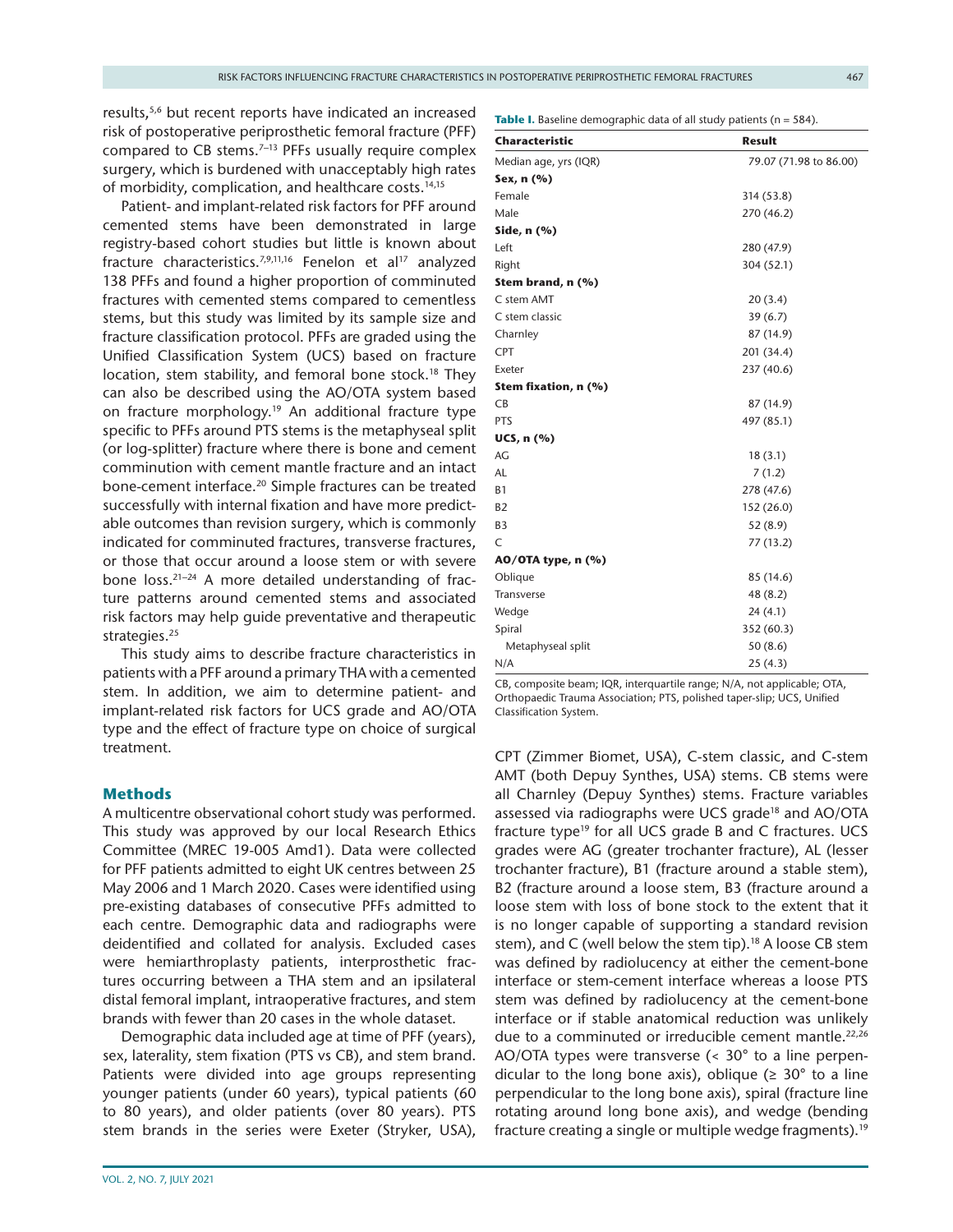| Variable                | $< 60$ yrs | 60 to 80 yrs | $> 80$ yrs | p-value* |
|-------------------------|------------|--------------|------------|----------|
| Total, n                | 41         | 262          | 281        |          |
| Sex, n (%)              |            |              |            | 0.687    |
| Female                  | 21(51.2)   | 146 (55.7)   | 147 (52.3) |          |
| Male                    | 20(48.8)   | 116(44.3)    | 134 (47.7) |          |
| Stem brand, n<br>(%)    |            |              |            | 0.319    |
| C stem AMT              | 3(7.3)     | 5(1.9)       | 12(4.3)    |          |
| C stem classic          | 3(7.3)     | 20(7.6)      | 16(5.7)    |          |
| Charnley                | 4(9.8)     | 34 (13.0)    | 49 (17.4)  |          |
| <b>CPT</b>              | 14 (34.1)  | 99 (37.8)    | 88 (31.3)  |          |
| Exeter                  | 17(41.5)   | 104 (39.7)   | 116(41.3)  |          |
| Stem fixation, n<br>(%) |            |              |            | 0.218    |
| CB                      | 4(9.8)     | 34 (13.0)    | 49 (17.4)  |          |
| <b>PTS</b>              | 37 (90.2)  | 228 (87.0)   | 232 (82.6) |          |
| UCS grade, $n$ $(\%)$   |            |              |            | 0.385    |
| AG                      | 0(0.0)     | 4(1.5)       | 3(1.1)     |          |
| AL                      | 1(2.4)     | 9(3.4)       | 8(2.8)     |          |
| <b>B1</b>               | 22(53.7)   | 125(47.7)    | 131 (46.6) |          |
| B <sub>2</sub>          | 10(24.4)   | 76 (29.0)    | 66 (23.5)  |          |
| B <sub>3</sub>          | 6(14.6)    | 19(7.3)      | 27(9.6)    |          |
| C                       | 2(4.9)     | 29 (11.1)    | 46 (16.4)  |          |
| AO/OTA type, n<br>(%)   |            |              |            | 0.196    |
| Oblique                 | 5(12.2)    | 38 (14.5)    | 42 (14.9)  |          |
| <b>Transverse</b>       | 4(9.8)     | 19(7.3)      | 25(8.9)    |          |
| Wedge                   | 0(0.0)     | 16(6.1)      | 8(2.8)     |          |
| Spiral                  | 23 (56.1)  | 158 (60.3)   | 171 (60.9) |          |
| Metaphyseal split       | 8(19.5)    | 18(6.9)      | 24(8.5)    |          |
| N/A                     | 1(2.4)     | 13(5.0)      | 11(3.9)    |          |
|                         |            |              |            |          |

<span id="page-2-0"></span>Table II. Comparison of fractures occurring in young, typical age, and older patients.

\*Chi-squared test.

CB, composite beam; IQR, interquartile range; N/A, not applicable; OTA, Orthopaedic Trauma Association; PTS, polished taper-slip; UCS, Unified Classification System.

An additional category was specified for metaphyseal split fractures with comminution of bone and cement but an intact bone-cement interface.<sup>[20](#page-8-7)</sup> Radiographs were assessed by two arthroplasty-trained investigators (SJ, JNL) and in any cases where there was uncertainty in classification, the final decision was settled through discussion. Surgical treatment data were collected and compared (fixation vs revision). Fixation was defined as the use of any fracture fixation device to stabilize the fracture without THA implant exchange. Revision was defined as removal, exchange, or modification of any component of the primary THA construct with or without an additional fixation device.

**Statistical analysis.** The primary outcome variables were UCS grade and AO/OTA type and the measured predictor variables were age, sex, and stem fixation philosophy. Data were tested for normality using the Shapiro-Wilks test. Normally distributed continuous variables were summarized as mean values with standard deviations (SDs) and non-normally distributed variables as medians with interquartile ranges (IQRs). Comparisons of fracture patterns were performed to investigate relationships by age, sex, and stem fixation philosophy. Comparisons between continuous variables with a normal distribution were performed with a independent-samples *t*-test and a non-normal distribution with a Mann-Whitney U test. Comparison of ordinal and nominal variables were performed with chi-squared tests.

Regression analysis was performed to adjust for heterogeneity between groups and possible confounding factors. The effect of multiple variables on UCS grade and AO/OTA fracture type was estimated separately. As no metaphyseal split fractures were seen with CB stems, these were removed from the model and analyzed descriptively to eliminate the effect of sparse data bias.<sup>[27](#page-8-11)</sup> Multinomial logistic regression models were used to estimate odds ratios (ORs) with 95% confidence intervals (CIs) compared to a reference value. Statistical significance was set to  $p < 0.05$ .

# **Results**

In total, 584 cases of PFF following primary THA with cemented stems were included in the analysis ([Table I\)](#page-1-0). Median age was 79.1 years (IQR 72.0 to 86.0) and 314 (53.8%) patients were female. PTS stems accounted for 497 (85.1%) in the series. Males and females were of a similar age ( $p = 0.690$ , Mann-Whitney U test, Table II) but CB stems were more common in females compared to males (18.8% vs 10.4%;  $p = 0.005$ , chi-squared test, [Table III](#page-3-0)). Patients with CB stems were also older at the time of fracture (83.0 years vs 79.0 years;  $p = 0.003$ , Mann-Whitney U test, [Table IV\)](#page-3-1) than patients with PTS stems. The commonest UCS grade was grade B (482, 82.5%) of which grade B1 (278, 47.6%) was the most prevalent. The commonest AO/OTA fracture type was spiral (352, 60.3%) and the least common was wedge (24, 4.1%). Metaphyseal split fractures accounted for only 50 (8.6%) cases overall.

**UCS grade.** UCS grade did not change significantly between age groups (p overall  $= 0.390$ , chi-squared test, [Table II\)](#page-2-0). A significant difference was seen in UCS grade between males and females (p overall < 0.001, chisquared test, [Table III\)](#page-3-0). Females had a greater proportion of C fractures (20.1% vs 5.2%) but fewer B2 fractures (20.1% vs 33.0%) than males (p < 0.001, chi-squared test). UCS grade differed between stem fixation philosophy groups (p overall  $= 0.003$ , chi-squared test, [Table IV\)](#page-3-1). Patients with CB stems had a greater proportion of AG (3.4% vs 0.8%), B3 (13.8% vs 8.0%), and C fractures (19.5% vs 12.1%) but fewer AL (0.0% vs 3.6%) and B1 fractures (34.5% vs 49.9%) compared to PTS stems ( $p =$ 0.003, chi-squared test).

**AO/OTA fracture type.** AO/OTA fracture type did not differ between age groups (p overall  $= 0.200$ , chi-squared test, [Table II\)](#page-2-0). A significant difference was seen in AO/OTA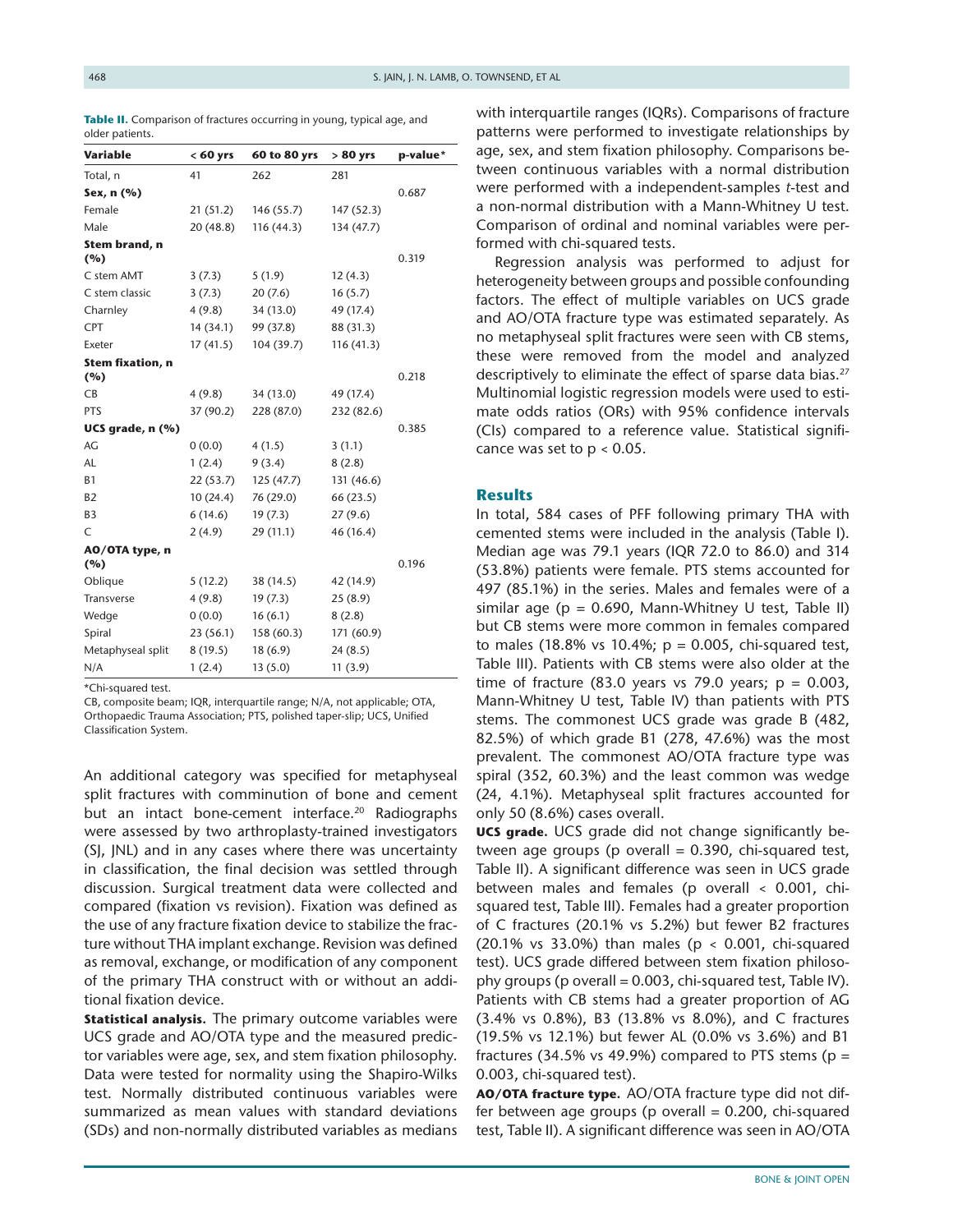<span id="page-3-0"></span>**Table III.** Comparison of fractures between females and males.

<span id="page-3-1"></span>**Table IV.** Comparison of fractures by stem fixation philosophy.

| <b>Variable</b>       | <b>Female</b>             | Male                      | p-value         |
|-----------------------|---------------------------|---------------------------|-----------------|
| Total, n              | 314                       | 270                       |                 |
| Median age, yrs (IQR) | 79.00 (72.00 to<br>86.00) | 80.00 (71.00 to<br>86.12) | $0.692*$        |
| Stem brand, n (%)     |                           |                           | $\dagger$ 0.001 |
| C stem AMT            | 10(3.2)                   | 10(3.7)                   |                 |
| C stem classic        | 23(7.3)                   | 16(5.9)                   |                 |
| Charnley              | 59 (18.8)                 | 28 (10.4)                 |                 |
| <b>CPT</b>            | 117 (37.3)                | 84 (31.1)                 |                 |
| Exeter                | 105(33.4)                 | 132 (48.9)                |                 |
| Stem fixation, n (%)  |                           |                           | $\dagger 0.005$ |
| <b>CB</b>             | 59 (18.8)                 | 28 (10.4)                 |                 |
| PTS                   | 255 (81.2)                | 242 (89.6)                |                 |
| UCS grade, n (%)      |                           |                           | $0.001$ †       |
| AG                    | 4(1.3)                    | 3(1.1)                    |                 |
| <b>AL</b>             | 9(2.9)                    | 9(3.3)                    |                 |
| <b>B1</b>             | 149 (47.5)                | 129 (47.8)                |                 |
| <b>B2</b>             | 63 (20.1)                 | 89 (33.0)                 |                 |
| B <sub>3</sub>        | 26(8.3)                   | 26(9.6)                   |                 |
| C                     | 63 (20.1)                 | 14(5.2)                   |                 |
| AO/OTA type, n (%)    |                           |                           | †0.009          |
| Oblique               | 39 (12.4)                 | 46 (17.0)                 |                 |
| <b>Transverse</b>     | 31(9.9)                   | 17(6.3)                   |                 |
| Wedge                 | 17(5.4)                   | 7(2.6)                    |                 |
| Spiral                | 197 (62.7)                | 155 (57.4)                |                 |
| Metaphyseal split     | 17(5.4)                   | 33 (12.2)                 |                 |
| N/A                   | 13(4.1)                   | 12(4.4)                   |                 |

\*Mann-Whitney U test.

†Chi-squared test.

CB, composite beam; IQR, interquartile range; N/A, not applicable; OTA, Orthopaedic Trauma Association; PTS, polished taper-slip; UCS, Unified Classification System

fracture type between males and females (p overall < 0.010, chi-squared test, [Table III\)](#page-3-0). Males had a higher proportion of metaphyseal split (12.2% vs 5.4%) and oblique fractures (17.0% vs 12.4%) but fewer transverse (6.3% vs 9.9%), wedge (2.6% vs 5.4%), and spiral fractures (57.4% vs 62.7%) than females ( $p = 0.010$ , chi-squared test). AO/ OTA fracture type differed between stem fixation philosophy groups (p overall < 0.001, chi-squared test, [Table IV\)](#page-3-1). CB stems were associated with a greater proportion of transverse (27.6% vs 4.8%) and wedge (8.0% vs 3.4%) fractures but fewer spiral (51.7% vs 61.8%) and oblique (9.2% vs 15.5%) fractures (p < 0.001, chi-squared test). Metaphyseal split fractures were seen in 10.1% of PPFs around PTS stems while none were seen with CB stems  $(p < 0.001$ , chi-squared test).

**Effect of multiple variables on outcome measures: UCS grade.** Fracture location was modelled as UCS grade with age, sex, and stem fixation as covariates, of which only sex reached statistical significance ([Figure 1\)](#page-4-0). The final model demonstrated that male sex was associated with an approximate five-fold reduction in odds of a C fracture (OR 0.22 (95% CI 0.12 to 0.41); p < 0.001, Wald statistic) compared to a B fracture.

| <b>Variable</b>       | <b>CB</b> stems           | <b>PTS</b> stems          | p-<br>value* |
|-----------------------|---------------------------|---------------------------|--------------|
| Total, n              | 87                        | 497                       |              |
| Sex, n (%)            |                           |                           | 0.005        |
| Female                | 59 (67.8)                 | 255 (51.3)                |              |
| Male                  | 28 (32.2)                 | 242 (48.7)                |              |
| Median age, yrs (IQR) | 83.00 (77.00 to<br>88.00) | 79.00 (71.00 to<br>86.00) | 0.003        |
| Stem brand, n (%)     |                           |                           | 0.001        |
| C stem AMT            | 0(0.0)                    | 20(4.0)                   |              |
| C stem classic        | 0(0.0)                    | 39(7.8)                   |              |
| Charnley              | 87 (100.0)                | 0(0.0)                    |              |
| <b>CPT</b>            | 0(0.0)                    | 201 (40.4)                |              |
| Exeter                | 0(0.0)                    | 237 (47.7)                |              |
| UCS grade, n (%)      |                           |                           | 0.003        |
| AG                    | 3(3.4)                    | 4(0.8)                    |              |
| AL                    | 0(0.0)                    | 18(3.6)                   |              |
| <b>B1</b>             | 30(34.5)                  | 248 (49.9)                |              |
| <b>B2</b>             | 25(28.7)                  | 127(25.6)                 |              |
| B <sub>3</sub>        | 12(13.8)                  | 40(8.0)                   |              |
| C                     | 17(19.5)                  | 60 (12.1)                 |              |
| AO/OTA type, n (%)    |                           |                           | 0.001        |
| Oblique               | 8(9.2)                    | 77 (15.5)                 |              |
| <b>Transverse</b>     | 24 (27.6)                 | 24(4.8)                   |              |
| Wedge                 | 7(8.0)                    | 17(3.4)                   |              |
| Spiral                | 45 (51.7)                 | 307 (61.8)                |              |
| Metaphyseal split     | 0(0.0)                    | 50 (10.1)                 |              |
| NC                    | 3(3.4)                    | 22(4.4)                   |              |

\*Chi-squared test.

CB, composite beam; IQR, indicates interquartile range; N/A, not applicable; OTA, Orthopaedic Trauma Association; PTS, polished taperslip; UCS, Unified Classification System.

**AO/OTA fracture type.** AO/OTA fracture type was modelled with age, gender, and stem fixation philosophy as covariates, of which stem fixation philosophy was the only variable to reach statistical significance [\(Figure 2](#page-5-0)). CB stems were associated with significantly increased odds of transverse fracture (OR 9.51 (95% CI 3.72 to 24.34); p < 0.001, Wald statistic) and significantly increased odds of wedge fracture (OR 3.72 (95% CI 1.16 to 11.95); p = 0.027, Wald statistic) compared to PTS stems.

**Effect of fracture type on surgical treatment.** Of the 584 PFFs in the series, 287 (49.1%) were treated with revision, 255 (43.7%) were treated with fixation, 38 (6.5%) were treated nonoperatively, two (0.3%) were treated with excision arthroplasty, and two (0.3%) were treated with above-knee amputation. Comparison was made between cases treated with revision and fixation [\(Table V\)](#page-6-0).

**UCS grade.** UCS grade differed significantly between the revision and fixation groups (p overall < 0.001, chisquared test). The revision group had more B2 (35.9% vs 17.3%) and B3 (13.2% vs 3.5%) fractures than the fixation group whereas the fixation group has more C fractures (26.3% vs 1.4%;  $p < 0.001$ , chi-squared test). A similar proportion of B1 fractures were seen between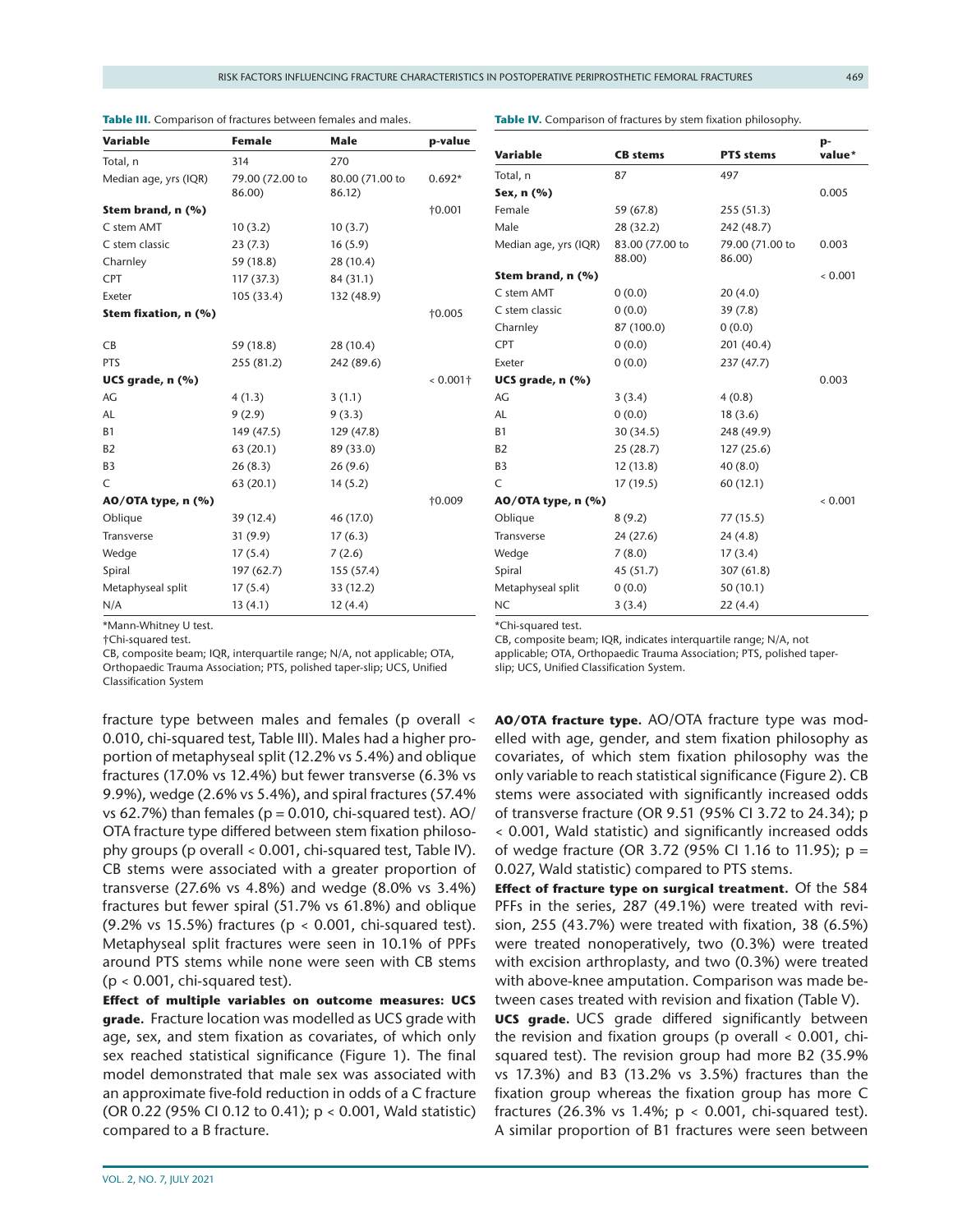$\mathsf{C}$ 

UCS grade versus UCS B

A  $1.01$ Age



<span id="page-4-0"></span>

a) Fixed effects of variables on Unified Classification System (UCS) grade (vs UCS grade B) from multivariate modelling of age, sex, and stem fixation philosophy and b) predicted values from fixed effects of sex on UCS grade. Note: \*\*\* indicates p < 0.001, fixed estimates indicated by dots, and numerical labels with 95% confidence intervals as adjoining whiskers, predicted values are for a 78-year-old patient with a polished taper-slip (PTS) stem.

A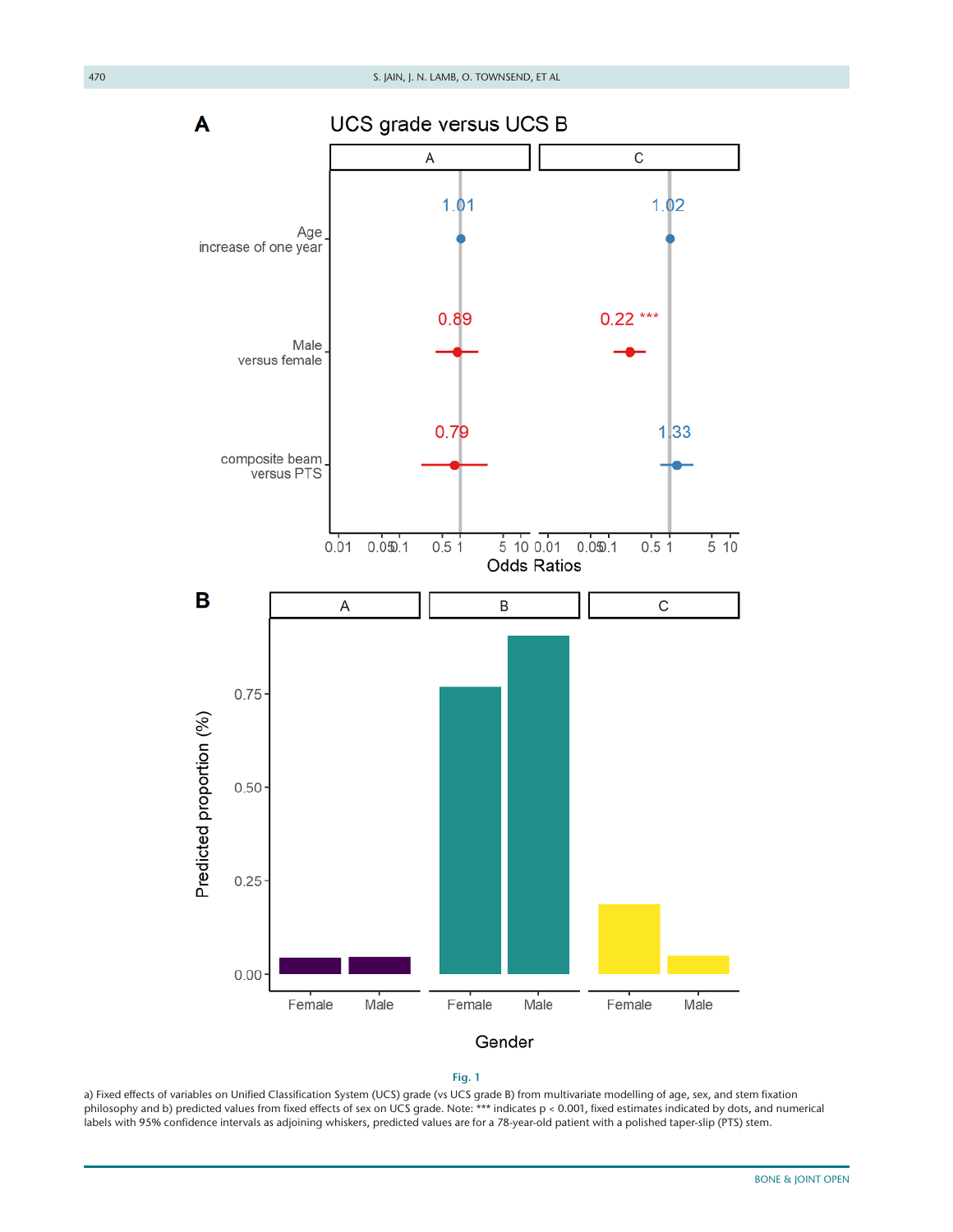

**Fig. 2**

<span id="page-5-0"></span>a) Fixed estimates of AO/OTA type (vs AO/OTA oblique type) from multivariate modelling of age, sex, and stem fixation philosophy and b) predicted values from fixed effects of stem fixation philosophy on AO/OTA type. Note: \*\*\* indicates p < 0.001 and \* indicates p < 0.05, fixed estimates indicated by dots and numerical labels with 95% confidence intervals as adjoining whiskers, predicted values are for a 78-year-old female patient. PTS, polished taper-slip.

the revision and fixation groups (45.3% vs 50.6%, respectively). A comparison of stem stable fractures (B1) versus stem unstable fractures (B2 and B3) also showed a significant difference between treatment groups (p < 0.001, chi-squared test; [Table VI\)](#page-6-1). The revision group had a similar proportion of stem stable and stem unstable fractures (48.0% vs 52.0%, respectively) but the fixation group had a much greater proportion of stem stable fractures compared to stem unstable fractures (70.9% vs 29.1%, respectively).

**AO/OTA fracture type.** AO/OTA type differed significantly between the revision and fixation groups (p overall = 0.001, chi-squared test, [Table V\)](#page-6-0). The revision group had a higher proportion of transverse (9.1% vs 5.9%) and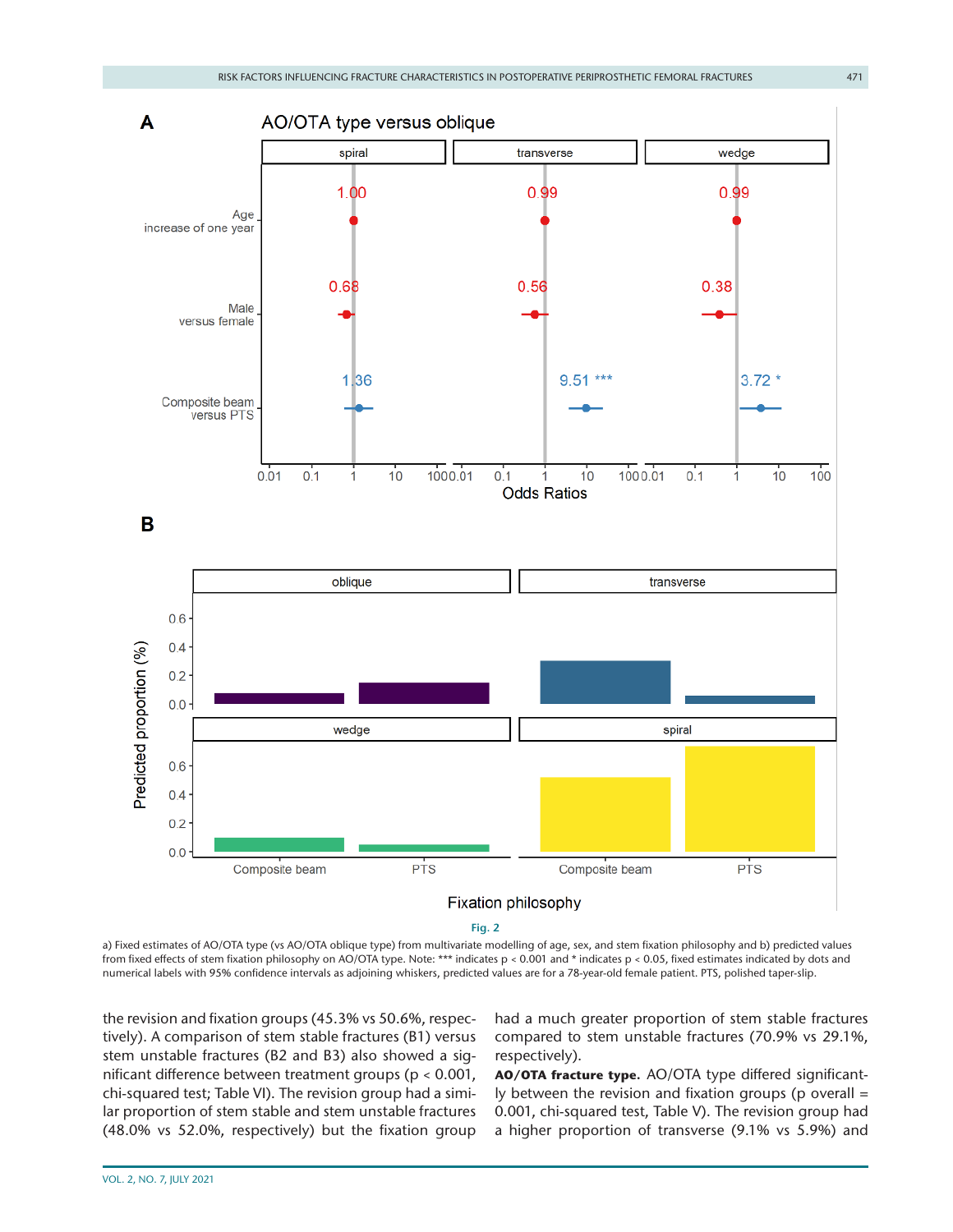|                          | <b>Revision</b> | <b>Fixation</b> |          |
|--------------------------|-----------------|-----------------|----------|
| <b>Variable</b>          | $(n = 287)$     | $(n = 255)$     | p-value* |
| UCS grade, n (%)         |                 |                 | 0.001    |
| AG                       | 2(0.7)          | 1(0.4)          |          |
| AL                       | 10(3.5)         | 5(2.0)          |          |
| <b>B1</b>                | 130 (45.3)      | 129 (50.6)      |          |
| <b>B2</b>                | 103 (35.9)      | 44 (17.3)       |          |
| B <sub>3</sub>           | 38 (13.2)       | 9(3.5)          |          |
| C                        | 4(1.4)          | 67(26.3)        |          |
| $AO/OTA$ type, n $(\% )$ |                 |                 | 0.001    |
| Oblique                  | 34 (11.8)       | 44 (17.3)       |          |
| <b>Transverse</b>        | 26(9.1)         | 15(5.9)         |          |
| Wedge                    | 13 (4.5)        | 10(3.9)         |          |
| Spiral                   | 165(57.5)       | 171(67.1)       |          |
| Metaphyseal split        | 37 (12.9)       | 9(3.5)          |          |
| <b>NC</b>                | 12(4.2)         | 6(2.4)          |          |

<span id="page-6-0"></span>Table V. Comparison of United Classification System grade and AO/OTA fracture type by treatment method (revision vs fixation).

\*Chi-squared test.

CB, composite beam; IQR, interquartile range; N/A, not applicable; OTA, Orthopaedic Trauma Association; PTS, polished taper-slip; UCS, Unified Classification System.

<span id="page-6-1"></span>**Table VI.** Comparison of Unified Classification System (UCS) grade and AO/OTA fracture type by treatment method for all UCS B and C fractures treated with either revision or fixation.

| <b>Revision</b><br>$(n = 271)$ | <b>Fixation</b><br>$(n = 182)$ | p-value* |
|--------------------------------|--------------------------------|----------|
| 130 (48.0)                     | 129 (70.9)                     | 0.001    |
| 141 (52.0)                     | 53(29.1)                       |          |
|                                |                                |          |

\*Chi-squared test.

metaphyseal split fractures (12.9% vs 3.5%) compared to the fixation group while the fixation group had a higher proportion of oblique fractures (17.3% vs 11.8%). Wedge fractures (4.5% vs 3.9%) and spiral fractures (57.5% vs 67.1%) had similar representation in both groups.

## **Discussion**

This is the largest study investigating fracture characteristics for PFFs around cemented stems in THA. It shows that UCS grade is affected by sex while AO/OTA type is affected by stem fixation philosophy.

Age had no statistically significant effect on UCS grade. However, UCS grade does appear to be dependent on sex as males were five times less likely than females to sustain a type C fracture compared to a type B fracture. Type C fractures are effectively distal femur fragility fractures of which the majority are known to occur in female patients following low-energy trauma.<sup>28,29</sup> The presence of a cemented femoral stem does not appear to affect this association. The commonest UCS grade was type B1 for both PTS and CB stems. Univariate analysis demonstrated more type AG, B2, B3, and C fractures but fewer type AL and B1 fractures with CB stems compared to PTS stems. No type AL fractures occurred with CB stems in this series although the reason for this is unclear. By definition, PTS stems are not fixed at the stem-cement interface and normally subside within the cement mantle rather than at the bone-cement interface. In contrast, when subsidence occurs with CB stems, migration occurs at both these interfaces.<sup>30</sup> This explains why a greater proportion of type B1 fractures were seen with PTS stems and a greater proportion of type B2 and B3 fractures were seen with CB stems. The higher prevalence of type B2 and B3 fractures in CB stems can also be explained by the presence of osteolysis which is rarely seen with PTS stems.<sup>31,32</sup> More type AG and C fractures were seen with CB stems compared to PTS stems. These are more commonly seen with osteoporosis and this finding can be explained by an older and more female CB stem cohort.<sup>33</sup> Shape and surface finish differences are also likely contributing factors to the disparate distribution of UCS grade between stem types.<sup>[7](#page-8-2)</sup> However, fixation philosophy did not affect UCS grade when other variables were accounted for during multivariate analysis.

Age did not have a statistically significant effect on AO/ OTA fracture type but a difference in AO/OTA fracture type was seen with sex comparison during univariate analysis. Males had more metaphyseal split and oblique fractures but fewer transverse, wedge, and spiral fractures than females. However, sex was not found to be a significant factor during multivariate analysis. The most common AO/OTA type was spiral for both PTS and CB stems, which suggests a rotational mechanism of injury. CB stems had more transverse and wedge fractures but fewer spiral, oblique, and metaphyseal split fractures than PTS stems. The significant effect of stem fixation philosophy on AO/OTA type was confirmed during multivariate analysis. PTS stems were exclusively seen with metaphyseal split fractures but had reduced odds of transverse and wedge fractures compared to CB stems. This implies that AO/OTA type is dependent on stem fixation philosophy and is likely to be related to differences in stem geometry and loading mechanisms. Due to their wedge shape and smooth surface finish, PTS stems subside within the cement mantle for the first decade.<sup>34</sup> Axial loading, subsidence, and a wedge-shaped design render PTS stems more likely to result in metaphyseal split fractures than CB stems. In our series, these fractures occurred in 10.1% of PFFs with PTS stems while none occurred with CB stems. These complex fractures are considered typical of PFFs with PTS stems,<sup>[17,20](#page-8-4)</sup> but this study confirms that their incidence is reassuringly low. Our results show that bending type fractures (transverse and wedge) were more common with CB stems and this likely relates to their loading properties. With CB stems, load bypasses the proximal femur, transmits to the stem tip and can lead to proximal stress shielding.<sup>35</sup> The subsequent stress riser at the stem tip may contribute to an increased susceptibility for bending type fractures. In contrast, PTS stems allow transmission of hoop stresses to the proximal femur and prevents stress shielding. Both metaphyseal split fractures and bending type fractures are inherently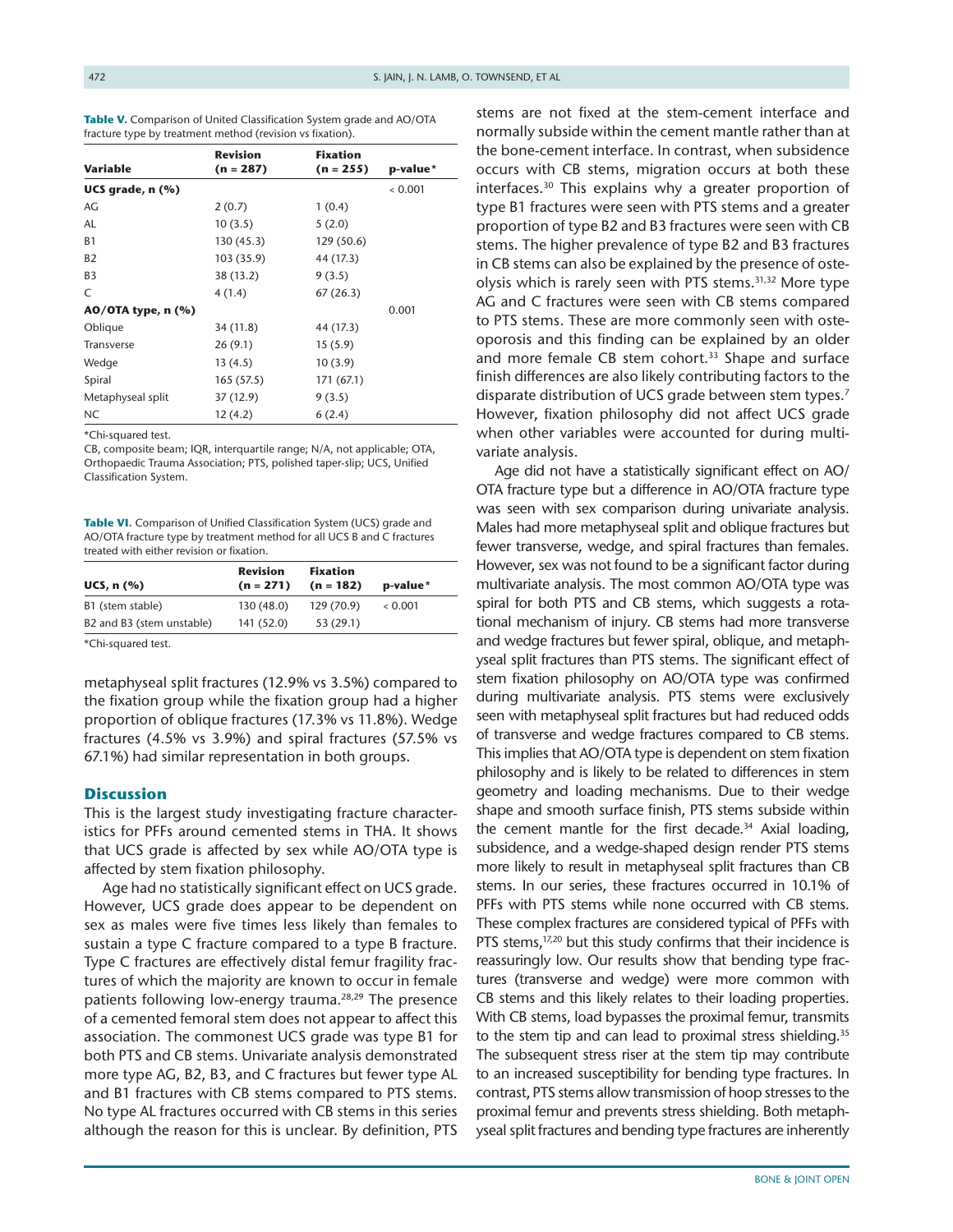unstable fracture patterns. Although associated with higher complication rates, revision surgery is more likely to give better outcomes for these fractures than internal fixation due to the increased risks of nonunion and metalwork failure.<sup>[21-24](#page-8-8)</sup>

Both UCS grade and AO/OTA type had a significant effect on surgical treatment. A greater proportion of B2 and B3 fractures with unstable stems were treated with revision surgery than fixation. This is an expected finding and is consistent with well-recognized treatment principles based on the original Vancouver classification of PFFs.<sup>36</sup> The same is true for C fractures where fixation remains the accepted standard of care. A small proportion of stem unstable fractures were treated with fixation which is may be an acceptable form of treatment for patients who are medically unfit for prolonged revision surgery. The most striking finding was that a similar proportion of B1 fractures were treated with revision surgery compared to fixation. This likely relates to the high prevalence of PFFs around PTS stems in this series and significant variation in practice in both classifying and managing these fractures. Equally successful results have been reported with both fixation and revision of PFFs around PTS stems, although it is accepted that the fracture and cement mantle must be anatomically reducible for fixation to be deemed an appropriate management strategy.<sup>22,24,37</sup> In addition to UCS grade, surgical decision-making is also likely to be multifactorial relating to training, local experience, availability of implants, and patient factors such as fitness for revision surgery. As might be expected, more transverse and metaphyseal split fractures were observed in the revision group as these are inherently unstable fracture patterns that benefit from revision surgery over internal fixation[.21-24](#page-8-8)

This study provides clear implications for clinical practice. It provides new evidence that UCS grade is affected by sex while AO/OTA type is affected by stem fixation philosophy. It is the first to identify patient and implant related risk factors for PFF characteristics in cemented stems following THA based on validated fracture classification protocols and its findings should be incorporated into surgical decision-making regarding stem choice and the patient consent process. It is the first study to estimate the incidence of metaphyseal split fractures around PTS stems and offers reassurances that their incidence is low and therefore should not discourage the use of PTS stems. This study also highlights how traditional treatment algorithms may no longer be relevant to contemporary clinical practice,<sup>36</sup> and that consensus needs to be established for PFFs around modern cemented PTS stems, particularly B1 fractures. This should be supported by large comparative multicentre studies into clinical outcomes and cost-effectiveness. Our conclusions are strengthened by a large sample size and observational bias has been addressed by using a consecutive multicentre series of PFFs to enhances the external validity of our findings. We limited the confounding effects of heterogeneity by excluding hemiarthroplasty and interprosthetic fracture cases as the presence of a native acetabulum and/or a distal femur implant

may affect PFF biomechanics. Further biomechanical testing is indicated to investigate our findings further with particular focus on improving axial and bending rigidity with variations in surgical technique.

We accept that this study has some limitations. There may be an element of sampling bias as there were more PTS than CB stems in the series. The UCS is based on the Vancouver classification of PFF and while this has been validated in previous studies on cementless and CB cemented stems,<sup>[38,39](#page-8-19)</sup> it has never been reliably validated for PFFs around PTS stems. As there is currently no standardized definition for PTS stem loosening in the context of fracture, there may be inconsistencies in classification with interobserver differences. The time from stem implantation to fracture was not investigated. Though patients with PFFs associated with CB stems were older, we cannot comment as to whether the CB stems had been in situ for longer before fracture. We are also unable to determine the effects of BMI on fracture type due to incomplete data, but it is feasible that there is an as yet undefined association between raised BMI and unstable PFF patterns as has previously been identified in intertrochanteric hip fractures.<sup>40</sup> In addition, a clustering effect may have arisen due to the inclusion of high-volume specialist centres which may have led to a misrepresentation of some fracture types e.g. type AL fractures those that are often manged nonoperatively. While we were able to make observations about choice of treatment based on fracture type, we are unable to recommend a particular treatment as outcome data were not collected.

In conclusion, PFF characteristics around cemented femoral stems are associated with sex and stem fixation philosophy. These observations require biomechanical testing for validation and investigation of modifiable factors during primary THA which could reduce the risk of certain PFF patterns such as metaphyseal split fractures and bending type fractures. These complex fracture patterns usually require revision surgery which carries increased cost and morbidity compared to internal fixation.

## **Take home message**

- Sex affects Unified Classification System grade, with more type C fractures seen in female patients.

-- Metaphyseal split fractures are exclusive to polished taper stems but their incidence is reassuringly low (10.1%).

- Stem fixation philosophy affects AO/OTA type with more bending type fractures (transverse and wedge) seen with composite beam stems. -- A significant proportion of B1 fractures with stable stems undergo revision surgery, indicating a lack of consensus regarding optimal surgical treatment. Further biomechanical work is needed to address surgical technique during primary total hip arthroplasty which may reduce the risk of complex fracture patterns requiring revision surgery. - Large comparative multicentre studies evaluating clinical outcomes and cost-effectiveness are required to determine the best treatment for periprosthetic femoral fractures around modern cemented stems.

#### **Twitter**

Follow S. Jain @samjain\_nhs Follow J. Lamb @lambjn Follow the authors [@leedshipknee](https://twitter.com/@leedshipknee)

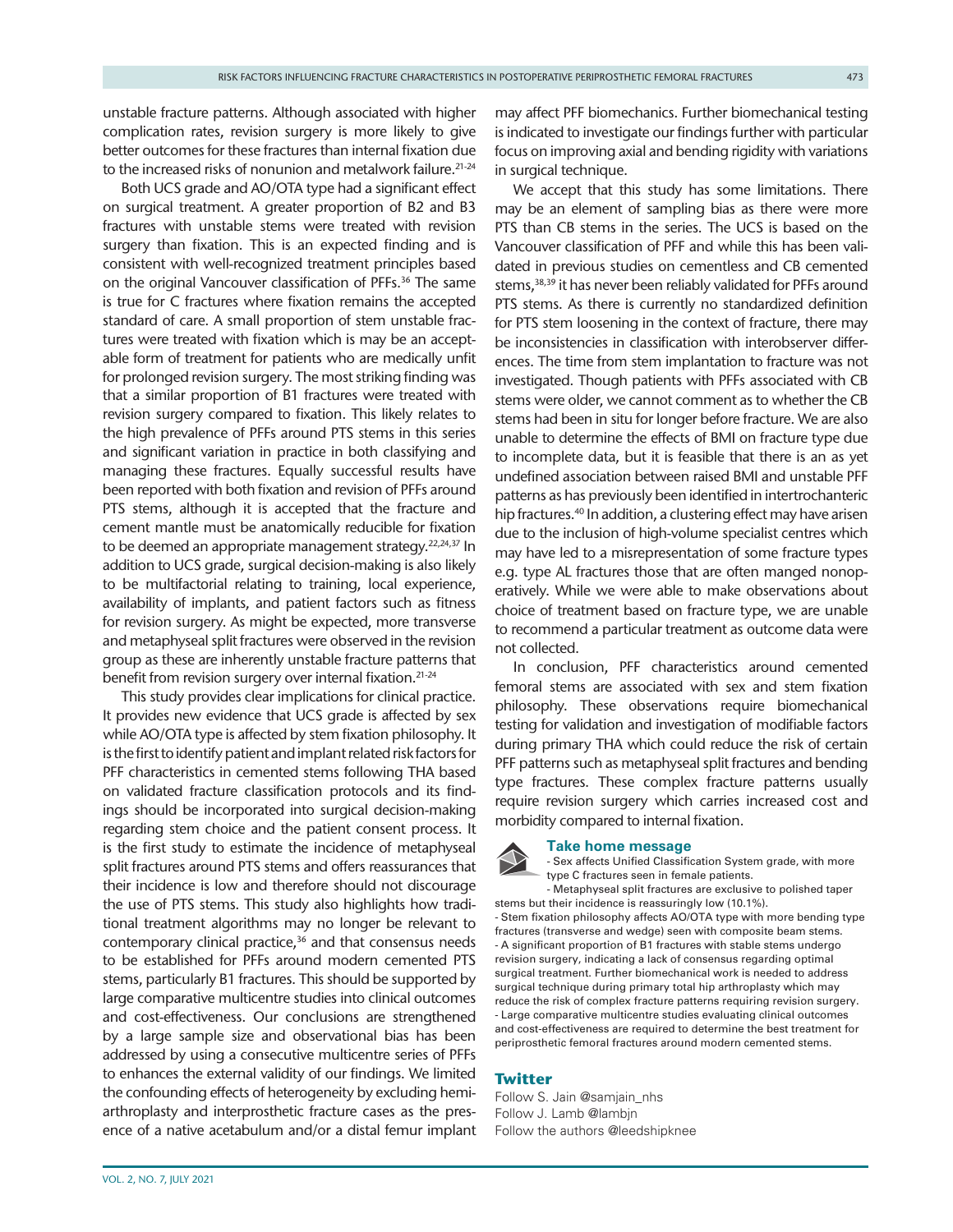#### **References**

- <span id="page-8-0"></span>**1. No authors listed**. National joint registry 17th annual report 2020. [https://reports.](https://reports.njrcentre.org.uk/Portals/0/PDFdownloads/NJR%2017th%20Annual%20Report%202020.pdf) [njrcentre.org.uk/Portals/0/PDFdownloads/NJR%2017th%20Annual%20Report%](https://reports.njrcentre.org.uk/Portals/0/PDFdownloads/NJR%2017th%20Annual%20Report%202020.pdf) [202020.pdf](https://reports.njrcentre.org.uk/Portals/0/PDFdownloads/NJR%2017th%20Annual%20Report%202020.pdf) (date last accessed 15th November 2020).
- **2. Wroblewski BM**, **Siney PD**, **Fleming PA**. Charnley low-frictional torque arthroplasty: follow-up for 30 to 40 years. *J Bone Joint Surg Br*. 2009;91-B(4):447–450.
- **3. Petheram TG**, **Whitehouse SL**, **Kazi HA**, **et al**. The Exeter universal cemented femoral stem at 20 to 25 years: a report of 382 hips. *Bone Joint J*. 2016;98- B(11):1441–1449.
- **4. Pennington M**, **Grieve R**, **Sekhon JS**, **Gregg P**, **Black N**, **van der Meulen JH**, **Cemented vanderMJH**. Cemented, cementless, and hybrid prostheses for total hip replacement: cost effectiveness analysis. *BMJ*. 2013;346:f1026.
- <span id="page-8-1"></span>**5. Westerman RW**, **Whitehouse SL**, **Hubble MJW**, **Timperley AJ**, **Howell JR**, **Wilson MJ**. The Exeter V40 cemented femoral component at a minimum 10-year follow-up. *Bone Joint J*. 2018;100-B(8):1002–1009.
- **6. Purbach B**, **Kay PR**, **Siney PD**, **Fleming PA**, **Wroblewski BM**. The C-stem in clinical practice: fifteen-year follow-up of a triple-tapered polished cemented stem. *J Arthroplasty*. 2013;28(8):1367–1371.
- <span id="page-8-2"></span>**7. Thien TM**, **Chatziagorou G**, **Garellick G**, **Furnes O**, **Havelin LI**, **Makela K**. Periprosthetic femoral fracture within two years after total hip replacement: analysis of 437,629 operations in the Nordic arthroplasty register association database. *J Bone Joint Surg Am*. 2014;96-A(19):e167.
- **8. Brodén C**, **Mukka S**, **Muren O**, **et al**. High risk of early periprosthetic fractures after primary hip arthroplasty in elderly patients using a cemented, tapered, polished stem. *Acta Orthop*. 2015;86(2):169–174.
- **9. Palan J**, **Smith MC**, **Gregg P**, **et al**. The influence of cemented femoral stem choice on the incidence of revision for periprosthetic fracture after primary total hip arthroplasty: an analysis of national joint registry data. *Bone Joint J*. 2016;98- B(10):1347–1354.
- **10. Carli AV**, **Negus JJ**, **Haddad FS**. Periprosthetic femoral fractures and trying to avoid them: what is the contribution of femoral component design to the increased risk of periprosthetic femoral fracture? *Bone Joint J*. 2017;99-B((1 Supple A)):50–59.
- **11. Chatziagorou G**, **Lindahl H**, **Kärrholm J**. The design of the cemented stem influences the risk of Vancouver type B fractures, but not of type C: an analysis of 82,837 Lubinus SPII and Exeter polished stems. *Acta Orthop*. 2019;90(2):135–142.
- **12. Mohammed J**, **Mukka S**, **Hedbeck C-J**, **Chammout G**, **Gordon M**, **Sköldenberg O**. Reduced periprosthetic fracture rate when changing from a tapered polished stem to an anatomical stem for cemented hip arthroplasty: an observational prospective cohort study with a follow-up of 2 years. *Acta Orthop*. 2019;90(5):427–432.
- **13. Scott T**, **Salvatore A**, **Woo P**, **Lee Y-Y**, **Salvati EA**, **Gonzalez Della Valle A**. Polished, Collarless, tapered, Cemented stems for primary hip arthroplasty may exhibit high rate of periprosthetic fracture at short-term follow-up. *J Arthroplasty*. 2018;33(4):1120–1125.
- <span id="page-8-3"></span>**14. Gibbs VN**, **McCulloch RA**, **Dhiman P**, **et al**. Modifiable risk factors for mortality in revision total hip arthroplasty for periprosthetic fracture. *Bone Joint J*. 2020;102- B(5):580–585.
- **15. Phillips JRA**, **Boulton C**, **Moran CG**, **Manktelow ARJ**. What is the financial cost of treating periprosthetic hip fractures? *Injury*. 2011;42(2):146–149.
- **16. Lamb JN**, **Jain S**, **King SW**, **West RM**, **Pandit HG**. Risk Factors for Revision of Polished Taper-Slip Cemented Stems for Periprosthetic Femoral Fracture After Primary Total Hip Replacement: A Registry-Based Cohort Study from the National Joint Registry for England, Wales, Northern Ireland and the Isle of Man. *J Bone Joint Surg Am*. 2020;102-A(18):1600–1608.
- <span id="page-8-4"></span>**17. Fenelon C**, **Murphy EP**, **Baig MN**, **Kearns SR**, **Murphy CG**, **Curtin W**. Breaking bad: a comparative descriptive analysis of periprosthetic fractures around cemented and uncemented femoral stems. *J Arthroplasty*. 2019;34(8):1783–1786.
- <span id="page-8-5"></span>**18. Duncan CP**, **Haddad FS**. The unified classification system (UCS): improving our understanding of periprosthetic fractures. *Bone Joint J*. 2014;96-B(6):713–716.
- <span id="page-8-6"></span>**19. Meinberg EG**, **Agel J**, **Roberts CS**, **Karam MD**, **Kellam JF**. Fracture and dislocation classification Compendium—2018. *J Orthop Trauma*. 2018;32(1):S1–S10.
- <span id="page-8-7"></span>**20. Grammatopoulos G**, **Pandit H**, **Kambouroglou G**, **et al**. A unique peri-prosthetic fracture pattern in well fixed femoral stems with polished, tapered, collarless design of total hip replacement. *Injury*. 2011;42(11):1271–1276.
- <span id="page-8-8"></span>**21. Baum C**, **Leimbacher M**, **Kriechling P**, **Platz A**, **Cadosch D**. Treatment of periprosthetic femoral fractures Vancouver type B2: revision arthroplasty versus open reduction and internal fixation with locking compression plate. *Geriatr Orthop Surg Rehabil*. 2019;10(5):2151459319876859.10.1177/2151459319876859
- <span id="page-8-10"></span>**22. Smitham PJ**, **Carbone TA**, **Bolam SM**, **et al**. Vancouver B2 Peri-prosthetic fractures in cemented femoral implants can be treated with open reduction and internal fixation alone without revision. *J Arthroplasty*. 2019;34(7):1430–1434.
- **23. Stoffel K**, **Blauth M**, **Joeris A**, **Blumenthal A**, **Rometsch E**. Fracture fixation versus revision arthroplasty in Vancouver type B2 and B3 periprosthetic femoral fractures: a systematic review. *Arch Orthop Trauma Surg*. 2020;140(10):1381– 1394.
- **24. Powell-Bowns MFR**, **Oag E**, **Ng N**, **Pandit H**, **et al**. Vancouver B periprosthetic fractures involving the Exeter cemented stem: Reducible fractures with intact bonecement interfaces can be fixed. *Bone Joint J*. 103-B(2):309–320.
- <span id="page-8-9"></span>**25. Haddad FS**. Periprosthetic fractures: more challenges ahead. *Bone Joint J*. 2020;102- B(5):547–549.
- **26. Quah C**, **Porteous M**, **Stephen A**. Principles of managing Vancouver type B periprosthetic fractures around cemented polished tapered femoral stems. *Eur J Orthop Surg Traumatol*. 2017;27:477:e82.
- <span id="page-8-11"></span>**27. Greenland S**, **Schwartzbaum JA**, **Finkle WD**. Problems due to small samples and sparse data in conditional logistic regression analysis. *Am J Epidemiol*. 2000;151(5):531–539.
- <span id="page-8-12"></span>**28. Martinet O**, **Cordey J**, **Harder Y**, **Maier A**, **Bühler M**, **Barraud GE**. The epidemiology of fractures of the distal femur. *Injury*. 2000;31(S1):62–94.
- **29. Khan AM**, **Tang QO**, **Spicer D**. The epidemiology of adult distal femoral shaft fractures in a central London major trauma centre over five years. *Open Orthop J*. 2017;11(1):1277–1291.
- <span id="page-8-13"></span>**30. Alfaro-Adrián J**, **Gill HS**, **Murray DW**. Cement migration after THR. A comparison of charnley elite and exeter femoral stems using RSA. *J Bone Joint Surg Br*. 1999;81-B(1):130–134.
- <span id="page-8-14"></span>**31. Raut VV**, **Siney PD**, **Wroblewski BM**. Cemented Charnley revision arthroplasty for severe femoral osteolysis. *J Bone Joint Surg Br*. 1995;77-B(3):362–365.
- **32. Lewthwaite SC**, **Squires B**, **Gie GA**, **Timperley AJ**, **Ling RSM**. The Exeter™ Universal Hip in Patients 50 Years or Younger at 10-17 Years' Followup. *Clin Orthop Relat Res*. 2008;466(2):324–331.
- <span id="page-8-15"></span>**33. Stevens J**, **Clement N**, **Nasserallah M**, **Millar M**, **Joseph S**. Femoral cortical thickness influences the pattern of proximal femoral periprosthetic fractures with a cemented stem. *Eur J Orthop Surg Traumatol*. 2018;28(4):659–665.
- <span id="page-8-16"></span>**34. Nieuwenhuijse MJ**, **Valstar ER**, **Kaptein BL**, **Nelissen RG**. The Exeter femoral stem continues to migrate during its first decade after implantation: 10-12 years of follow-up with radiostereometric analysis (RSA). *Acta Orthop*. 2012;83(2):129–134.
- <span id="page-8-17"></span>**35. Shen G**, **fixation Fstem**. An engineering interpretation of the long-term outcome of Charnley and Exeter stems. *J Bone Joint Surg Br*. 1998;80-B:754–756.
- <span id="page-8-18"></span>**36. Duncan CP**, **Masri BA**. Fractures of the femur after hip replacement. *Instr Course Lect*. 1995;44:293–304.
- **37. Maggs JL**, **Swanton E**, **Whitehouse SL**, **et al**. B2 or not B2? that is the question: a review of periprosthetic fractures around cemented taper-slip femoral components. *Bone Joint J*. 2021;103-B(1):71–78.
- <span id="page-8-19"></span>**38. Brady OH**, **Garbuz DS**, **Masri BA**, **Duncan CP**. The reliability of validity of the Vancouver classification of femoral fractures after hip replacement. *J Arthroplasty*. 2000;15(1):59–62.
- **39. Naqvi GA**, **Baig SA**, **Awan N**. Interobserver and intraobserver reliability and validity of the Vancouver classification system of periprosthetic femoral fractures after hip arthroplasty. *J Arthroplasty*. 2012;27(6):1047–1050.
- <span id="page-8-20"></span>**40. Irving D**, **Hinkley J**, **Marquart M**. The relationship between BMI and stability of Intertrochanteric fracture following low-energy falls. A retrospective cohort study. *Geriatr Orthop Surg Rehabil*. 2019;10(12):215145931985755.

**Author information:**

- S. Jain, MSc, FRCS, Consultant Orthopaedic Surgeon J. Lamb, PhD, MRCS, Specialty Registrar
- University of Leeds, Leeds, UK; Chapel Allerton Hospital, Leeds, UK.
- O. Townsend, MRCS, Specialty Registrar, University Hospital Southampton, Leeds, UK.
- C. E. H. Scott, MSc, FRCS, MD, Consultant Trauma & Orthopaedic Surgeon, Royal Infirmary of Edinburgh, Edinburgh, UK.
- B. Kendrick, DPhil, FRCS, Consultant Trauma & Orthopaedic Surgeon, Nuffield Orthopaedic Centre, Oxford University Hospitals, Oxford, UK. R. Middleton, FRCS, Consultant Trauma & Orthopaedic Surgeon, Royal
- Bournemouth Hospital, Bournemouth, UK. S. A. Jones, MSc, FRCS, Consultant Trauma & Orthopaedic Surgeon, Cardiff & Vale
- University Hospital, Cardiff, UK. T. Board, MD, FRCS, Consultant Trauma & Orthopaedic Surgeon, Wrightington
- Hospital, Wigan, UK. R. West, DPhil, Professor of Biostatistics, University of Leeds, Leeds, UK.
- H. Pandit, DPhil, FRCS, Professor of Orthopaedic Surgery, Chapel Allerton Hospital, Leeds, UK; University of Leeds, Leeds, UK.